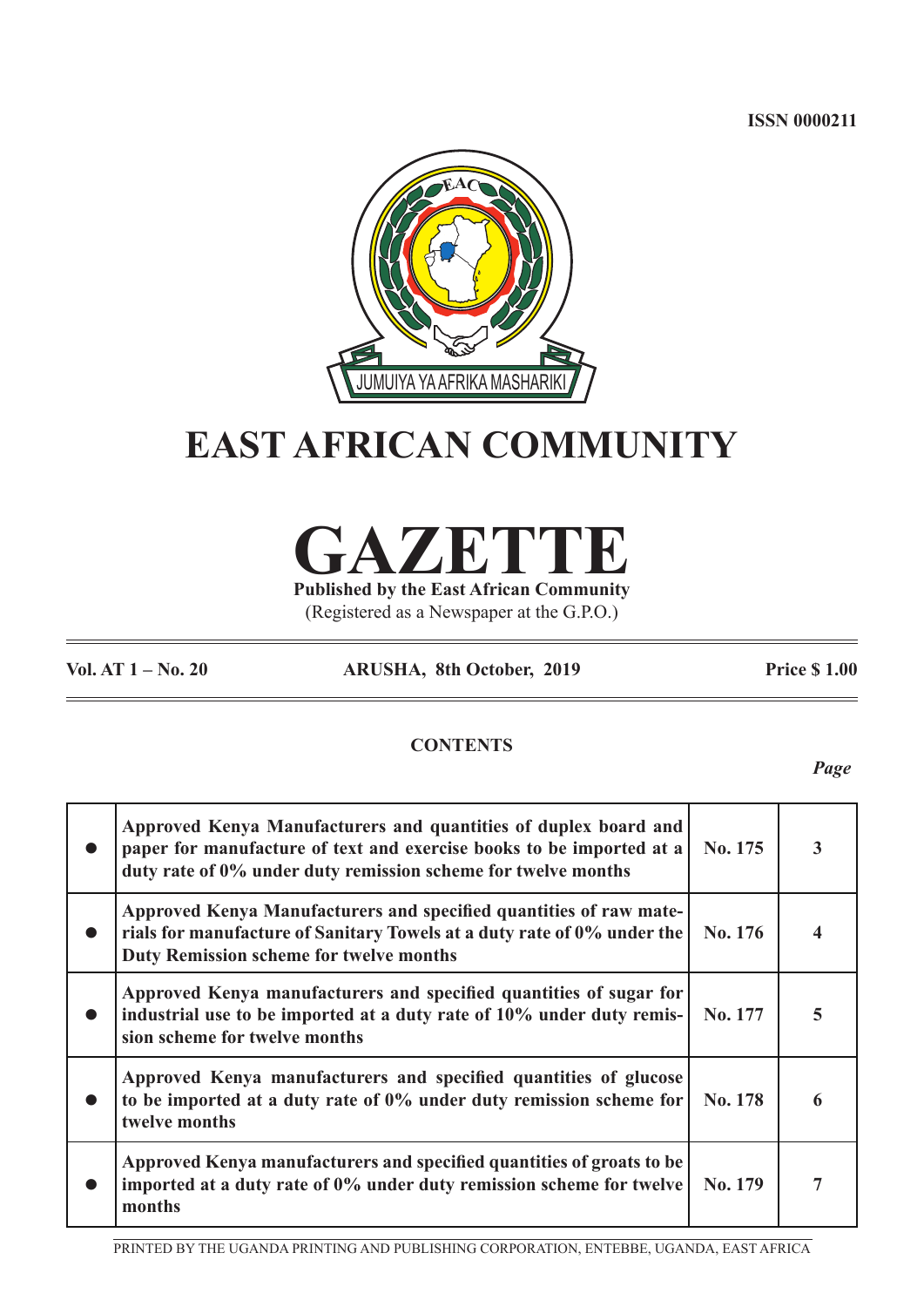| Approved Kenya Manufacturer and specified quantities of inputs used<br>in manufacture Energy Saving Stoves to be imported at a duty rate of<br>0% under duty remission scheme up to 30th June 2020                            | No. 180 | 8         |
|-------------------------------------------------------------------------------------------------------------------------------------------------------------------------------------------------------------------------------|---------|-----------|
| Approved Kenya manufacturers and specified quantities of inputs and<br>raw materials to manufacture Stone Coated Roofing Tiles to be import-<br>ed at a duty rate of 0% under duty remission scheme up to 30th June<br>2020   | No. 181 | <b>10</b> |
| Approved Kenya Manufacturer and specified quantities of Raw Mate-<br>rials used in manufacture of pesticides to be imported at a duty rate of<br>0% under duty remission scheme for twelve months                             | No. 182 | 11        |
| Approved Kenya Manufacturer and specified quantities of Raw Mate-<br>rials used in manufacture of Leaf Springs to be imported at a duty rate<br>of 0% under duty remission scheme for twelve months                           | No. 183 | 12        |
| Approved Kenya Manufacturer and specified quantities of Raw Mate-<br>rials used in manufacture of Filters to be imported at a duty rate of 0%<br>under duty remission scheme for twelve months                                | No. 184 | 13        |
| Approved Kenya Manufacturer and specified quantities of Raw Mate-<br>rials used in manufacture of Pharmaceutical packaging unit boxes to be<br>imported at a duty rate of 0% under duty remission scheme for twelve<br>months | No. 185 | 14        |
| Approved Kenya Manufacturers and specified quantities of Raw Mate-<br>rials for manufacture of goods for export at a duty rate of 0% under the<br>Duty Remission Scheme up to 30th June 2020                                  | No. 186 | 15        |
| Approved Kenya Manufacturer and quantities of Completely Knocked<br>Down Motorcycles Kits for the manufacture of Motorcycles to be im-<br>ported at a duty rate of 10% under duty remission scheme for twelve<br>months       | No. 187 | 18        |
| Approved Kenya Manufacturer and quantities of inputs for the manu-<br>facture of textile (garments) to be imported at a duty rate of 0% under<br>duty remission scheme for twelve months                                      | No. 188 | 19        |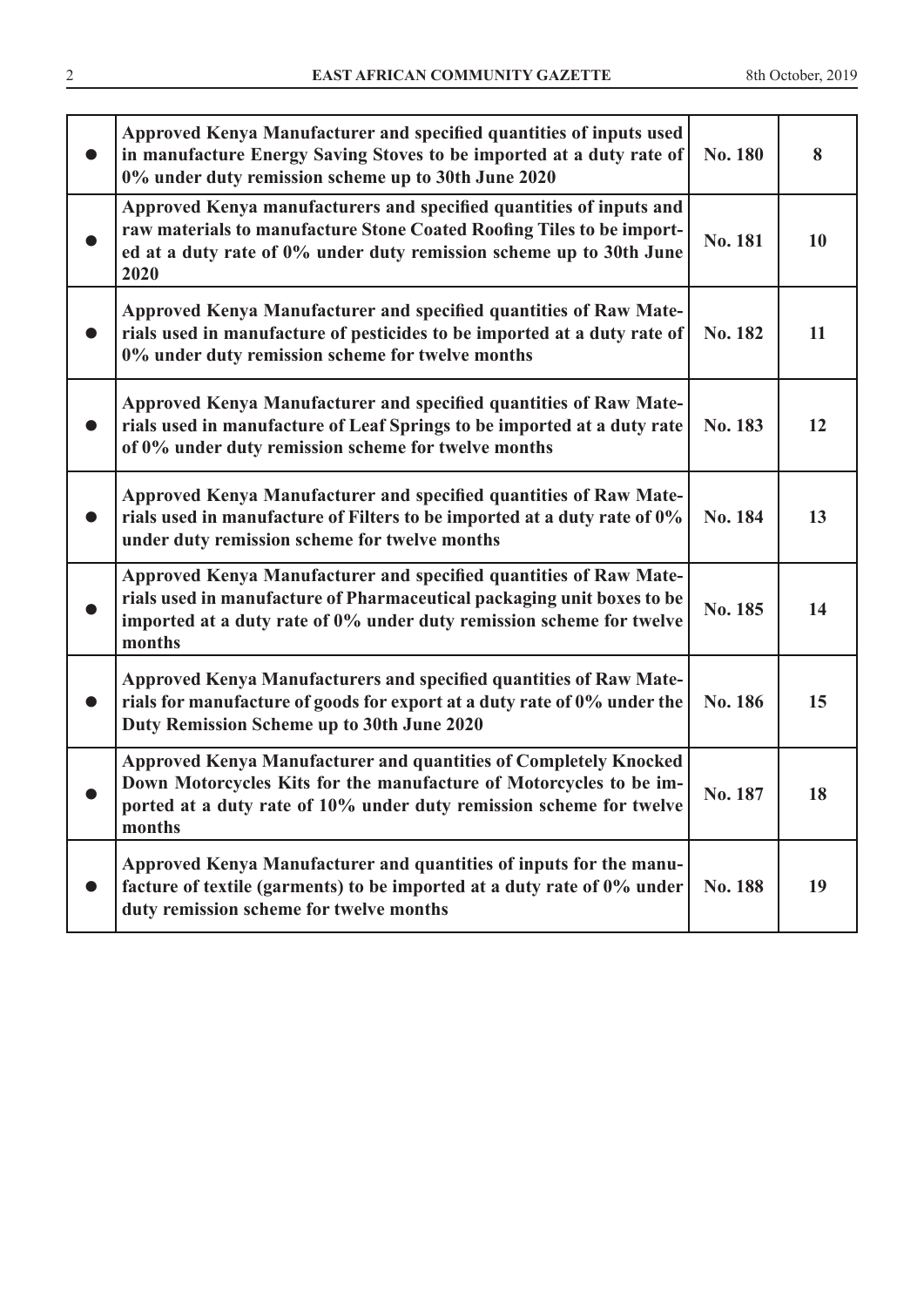Legal Notice No. EAC/175/2019.

#### **THE EAST AFRICAN COMMUNITY CUSTOMS MANAGEMENT ACT 2004**

#### **LEGAL NOTICE**

IN EXERCISE of the powers conferred upon the Council of Ministers by section 140 of the East African Community Customs Management Act 2004, the Council of Ministers has approved the following manufacturers to import the specified quantities of duplex board and paper for manufacture of exercise and text books under the Duty Remission Scheme.

#### **APPROVED KENYA MANUFACTURERS AND QUANTITIES OF DUPLEX BOARD AND PAPER FOR MANUFACTURE OF TEXT AND EXERCISE AND TEXT BOOKS TO BE IMPORTED AT A DUTY RATE OF 0% UNDER DUTY REMISSION SCHEME FOR TWELVE MONTHS**

| S/N              | <b>Company Name</b>               | <b>Tariff No</b> | <b>Description</b>  | <b>Quantity Allocated</b><br><i>in Metric Tons</i><br>(MT) | <b>Finished Product</b> |
|------------------|-----------------------------------|------------------|---------------------|------------------------------------------------------------|-------------------------|
|                  |                                   | 4802.55.00       | Woodfree Bond Paper | 3,000                                                      |                         |
| 1.               | Guaca Stationers Limited          | 4801.00.90       | Newsprint Paper     | 2,500                                                      | Exercise books          |
|                  |                                   | 4810.92.00       | Duplex Board        | 600                                                        |                         |
|                  |                                   | 4802.55.00       | Woodfree Paper      | 4,500                                                      |                         |
| 2.               | Economic Industries Ltd           | 4801.00.90       | Newsprint Paper     | 3,500                                                      | Exercise books          |
|                  |                                   | 4802.58.00       | Manilla Board       | 300                                                        | <b>Exercise Books</b>   |
|                  |                                   | 4810.92.00       | Duplex Board        | 400                                                        | Cover                   |
|                  | Kartasi Industries Ltd.           | 4810.92.00       | Duplex Board        | 1,000                                                      |                         |
| 3.               |                                   | 4802.55.00       | Woodfree Paper      | 3,500                                                      | Exercise books          |
|                  |                                   | 4801.00.90       | Newsprint Paper     | 1,000                                                      |                         |
| $\overline{4}$ . | Kenafric Manufacturing<br>Limited | 4810.29.00       | MG Cover Board      | 300                                                        | Exercise books          |

#### **AMB. DR. RICHARD SEZIBERA**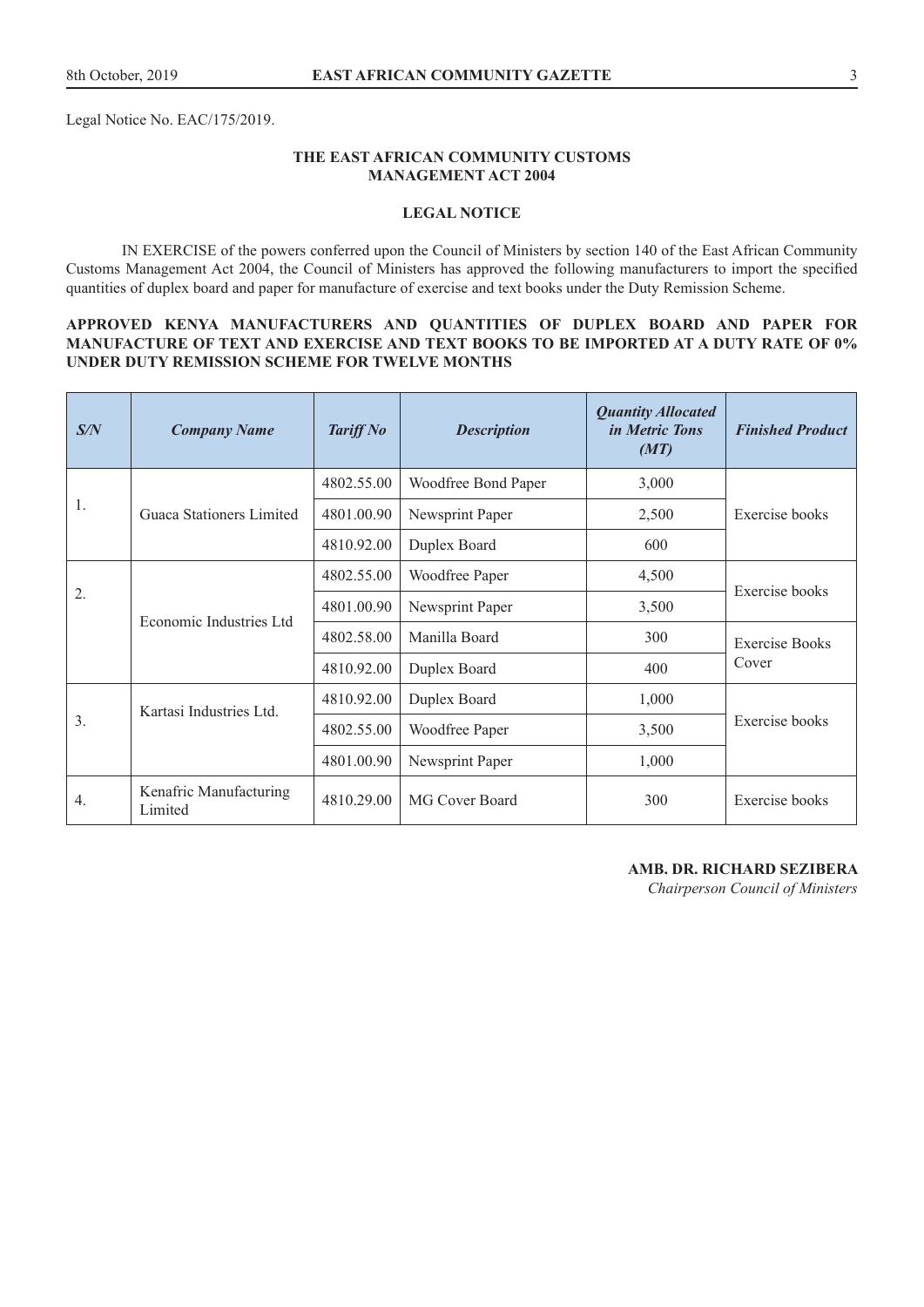Legal Notice No.EAC/176/2019.

#### **THE EAST AFRICAN COMMUNITY CUSTOMS MANAGEMENT ACT 2004**

#### **LEGAL NOTICE**

IN EXERCISE of the powers conferred upon the Council of Ministers by section 140 of the East African Community Customs Management Act 2004, the Council of Ministers has approved the following manufacturers to import the specified quantities of raw materials for manufacture of Sanitary Towels under the Duty Remission Scheme.

#### **APPROVED KENYA MANUFACTURERS AND QUANTITY OF RAW MATERIALS USED TO MANUFACTURE SANITARY TOWELS TO BE IMPORTED AT A DUTY RATE OF 0% FOR TWELVE MONTHS**

| S/N | <b>Company Name</b>                        | <b>Tariff No</b> | <b>Description</b>                      | Quantity Allo-<br>cated in Metric<br>Tons (MT) | <b>Finished Product</b> |
|-----|--------------------------------------------|------------------|-----------------------------------------|------------------------------------------------|-------------------------|
| 1.  | <b>African Cotton In-</b><br>dustries Ltd. | 3920.10.10       | Perforated Film                         | 45                                             |                         |
|     |                                            | 3920.10.10       | PE Film                                 | 100                                            |                         |
|     |                                            | 5603.91.00       | Non-Woven                               | 20                                             | Sanitary Pads           |
|     |                                            | 4811.90.10       | Siliconized Paper                       | 50                                             |                         |
|     |                                            | 4803.00.00       | Tissue                                  | 65                                             |                         |
|     |                                            | 3906.90.90       | Super Absorbent Polymer (SAP)           | 15                                             |                         |
|     |                                            | 3506.91.90       | Hot Melt Glue                           | 30                                             |                         |
| 2.  | Interconsumer<br>Products Ltd.             | 3921.19.10       | Top Sheet Perforated Philic             | 45                                             |                         |
|     |                                            | 4703.21.00       | Fluff                                   | 191                                            |                         |
|     |                                            | 3906.90.00       | <b>SAP Polymers</b>                     | 50                                             | <b>Sanitary Pads</b>    |
|     |                                            | 4803.00.00       | Tissue                                  | 40                                             |                         |
|     |                                            | 3920.10.10       | Back Sheet Poly Wrapper Poly            | 50                                             |                         |
|     |                                            | 5603.11.00       | Acquisition distribution layer<br>(ADL) | 15                                             |                         |
|     |                                            | 4810.99.00       | Release Paper for Back Sheet            | 40                                             |                         |
|     |                                            | 3919.10.00       | Lead Tape                               | 16.5                                           |                         |
|     |                                            | 3506.91.00       | Adhesive-Positioning Glue               | 14                                             |                         |

#### **AMB. DR. RICHARD SEZIBERA**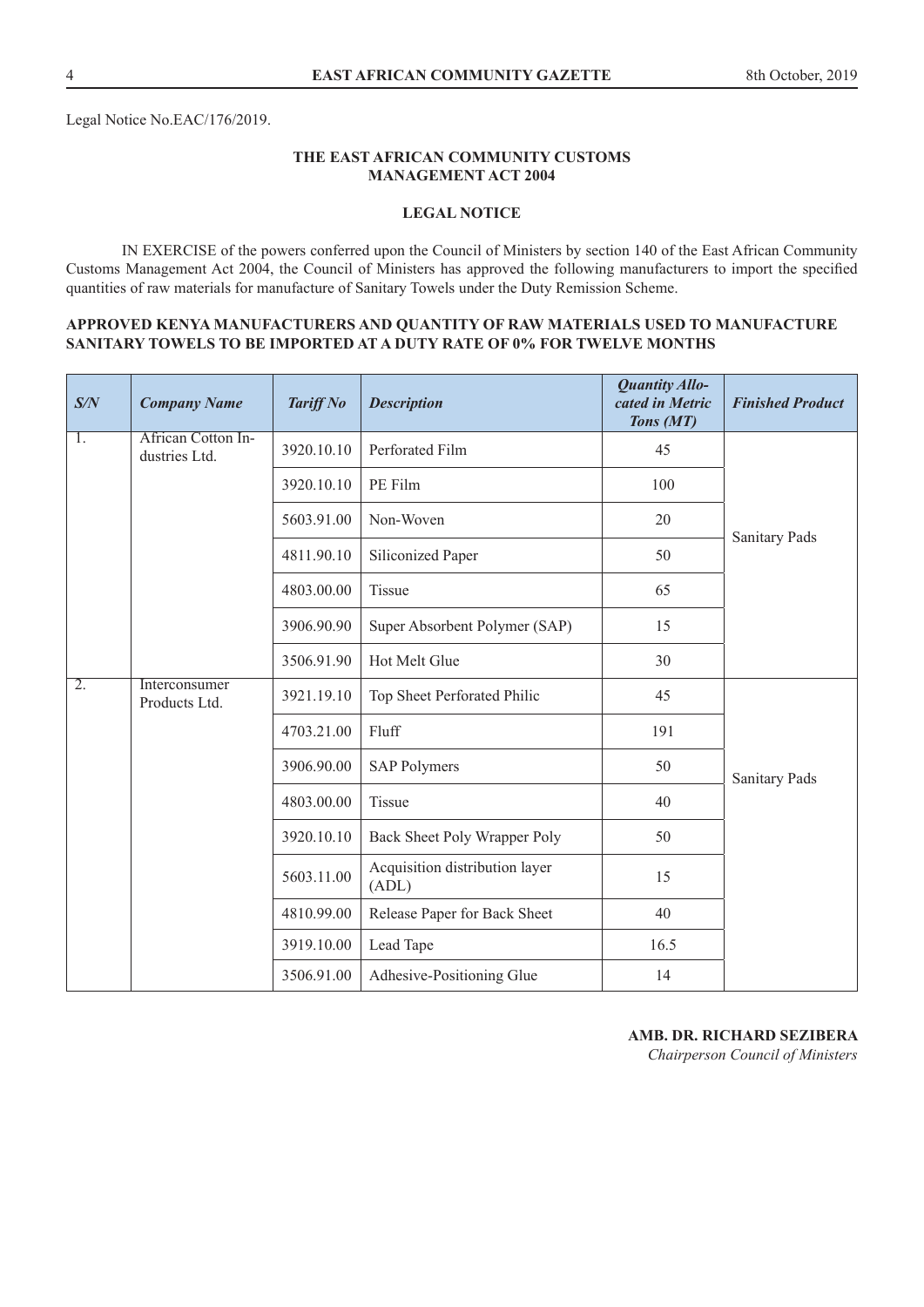Legal Notice No.EAC/177/2019.

#### **THE EAST AFRICAN COMMUNITY CUSTOMS MANAGEMENT ACT 2004**

#### **LEGAL NOTICE**

IN EXERCISE of the powers conferred upon the Council of Ministers by section 140 of the East African Community Customs Management Act 2004, the Council of Ministers has approved the following Manufacturers to import the specified quantities of sugar for industrial use under the Duty Remission Scheme.

#### **APPROVED KENYA MANUFACTURERS AND QUANTITIES OF SUGAR FOR INDUSTRIAL USE TO BE IMPORTED AT A DUTY RATE OF 10% UNDER DUTY REMISSION SCHEME FOR TWELVE MONTHS**

| No. | <b>Company</b>                                    | Tariff No. | <b>HSC</b> Description                           | <b>Quantity</b><br><b>Allocated in</b><br><b>Metric Tons</b><br>(MT) | <b>Finished product</b>                                                                           |
|-----|---------------------------------------------------|------------|--------------------------------------------------|----------------------------------------------------------------------|---------------------------------------------------------------------------------------------------|
| 1.  | Highlands Mineral Water<br>Co. Ltd                | 1701.99.10 | White Refined Sugar                              | 4,000                                                                | Highlands Cordials and<br>(CSD's) Carbonated Soft<br><b>Drinks</b>                                |
| 2.  | Al Mahra Industries<br>Limited                    | 1701.99.10 | White Industrial Refined<br>Sugar                | 540                                                                  | Tomato Sauce and Red Plum<br>Jam                                                                  |
| 3.  | Premier Food Industries<br>Limited                | 1701.99.10 | Industrial White Sugar                           | 3,000                                                                | Sauces, Squashes, Syrups,<br>Jams, Juices, Canned Product                                         |
| 4.  | Sameer Agriculture &<br>Livestock (Kenya) Limited | 1701.99.10 | White Refined Sugar                              | 2,000                                                                | Yoghurt, Ice Cream,<br>Flavored Milk, Sweet Milk,<br>Milk Drink, Lala, Ribena,<br>Lucozade, Juice |
| 5.  | Regal Pharmaceuticals<br>Ltd.                     | 1701.99.10 | Sugar for Industrial Use                         | 250                                                                  | Human Medicines,<br>Nutritionals & Food<br>Supplements                                            |
| 6.  | GlaxoSmithKline Limited                           | 1701.99.10 | Sugar for Industrial Use                         | 1,500                                                                | Medicaments, Health<br>Drinks - (Nutritional & Food<br>Supplements)                               |
| 7.  | <b>Equator Bottlers Limited</b>                   | 1701.99.10 | Sugar for Industrial Use                         | 10,000                                                               | Coca-Cola Brand of Soft-<br><b>Drinks</b>                                                         |
| 8.  | Kevian (K) Ltd.                                   | 1701.99.10 | Sugar for Industrial Use                         | 5,000                                                                | Juice                                                                                             |
| 9.  | <b>Bidcoro Africa Limited</b>                     | 1701.99.10 | White Refined Sugar for<br><b>Industrial Use</b> | 1,000                                                                | <b>Soft Drinks</b>                                                                                |
| 10. | <b>Bidco Africa Limited</b>                       | 1701.99.10 | White Refined Sugar for<br><b>Industrial Use</b> | 1,800                                                                | Carbonated Soft Drinks,<br>Energy Drinks, Juice Drinks                                            |
| 11. | Excel Chemicals Ltd.                              | 1701.99.10 | White Refined Sugar                              | 9,000                                                                | Fruit Juices, Flavored Drinks,<br>Drinking Chocolate and Jelly                                    |
| 12. | Mac's Pharmaceuticals<br>Limited                  | 1701.99.10 | White Refined Sugar                              | 50                                                                   | Medicines                                                                                         |

**AMB. DR. RICHARD SEZIBERA**  *Chairperson Council of Ministers*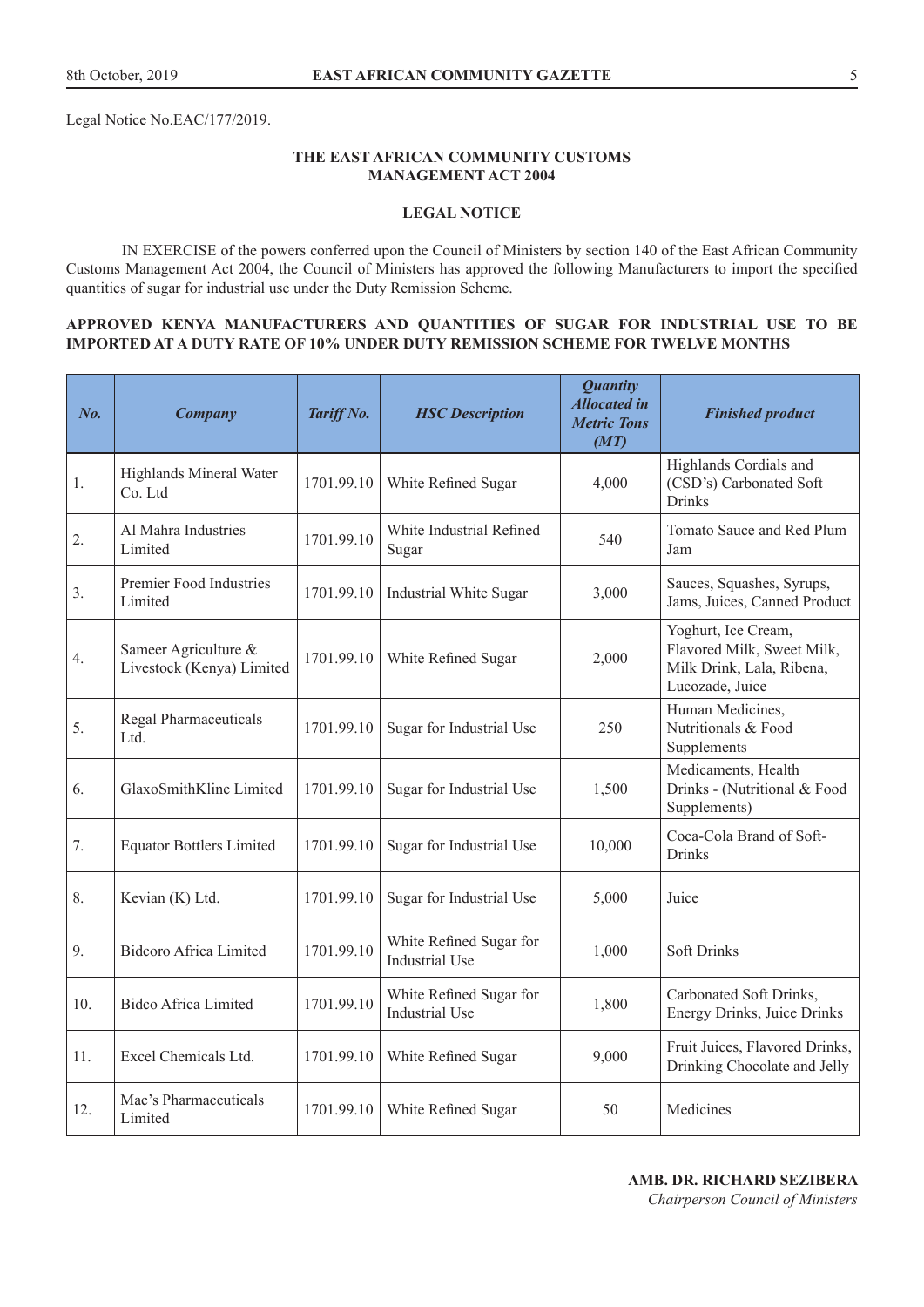# **THE EAST AFRICAN COMMUNITY CUSTOMS MANAGEMENT ACT 2004**

# **LEGAL NOTICE**

IN EXERCISE of the powers conferred upon the Council of Ministers by section 140 of the East African Community Customs Management Act 2004, the Council of Ministers has approved the following Manufacturers to import the specified quantities of glucose under the Duty Remission Scheme.

#### **APPROVED KENYA MANUFACTURERS AND QUANTITIES OF GLUCOSE TO BE IMPORTED AT A DUTY RATE OF 0% UNDER DUTY REMISSION SCHEME FOR TWELVE MONTHS**

| $N_{0.}$ | Company                     | Tariff No. | <b>HSC</b><br><b>Description</b> | <b>Quantity Allocated</b><br><i>in Metric Tons</i><br>(MT) | <b>Finished product</b>                                                                           |
|----------|-----------------------------|------------|----------------------------------|------------------------------------------------------------|---------------------------------------------------------------------------------------------------|
|          | PATCO Industries<br>Limited | 1702.30.00 | Liquid Glucose                   | 3,500                                                      | Hard Boiled Candies & Lollipops<br>Compressed Tablets, Bubble Gum,<br>Chewing Gum, and<br>Toffees |

# **AMB. DR. RICHARD SEZIBERA**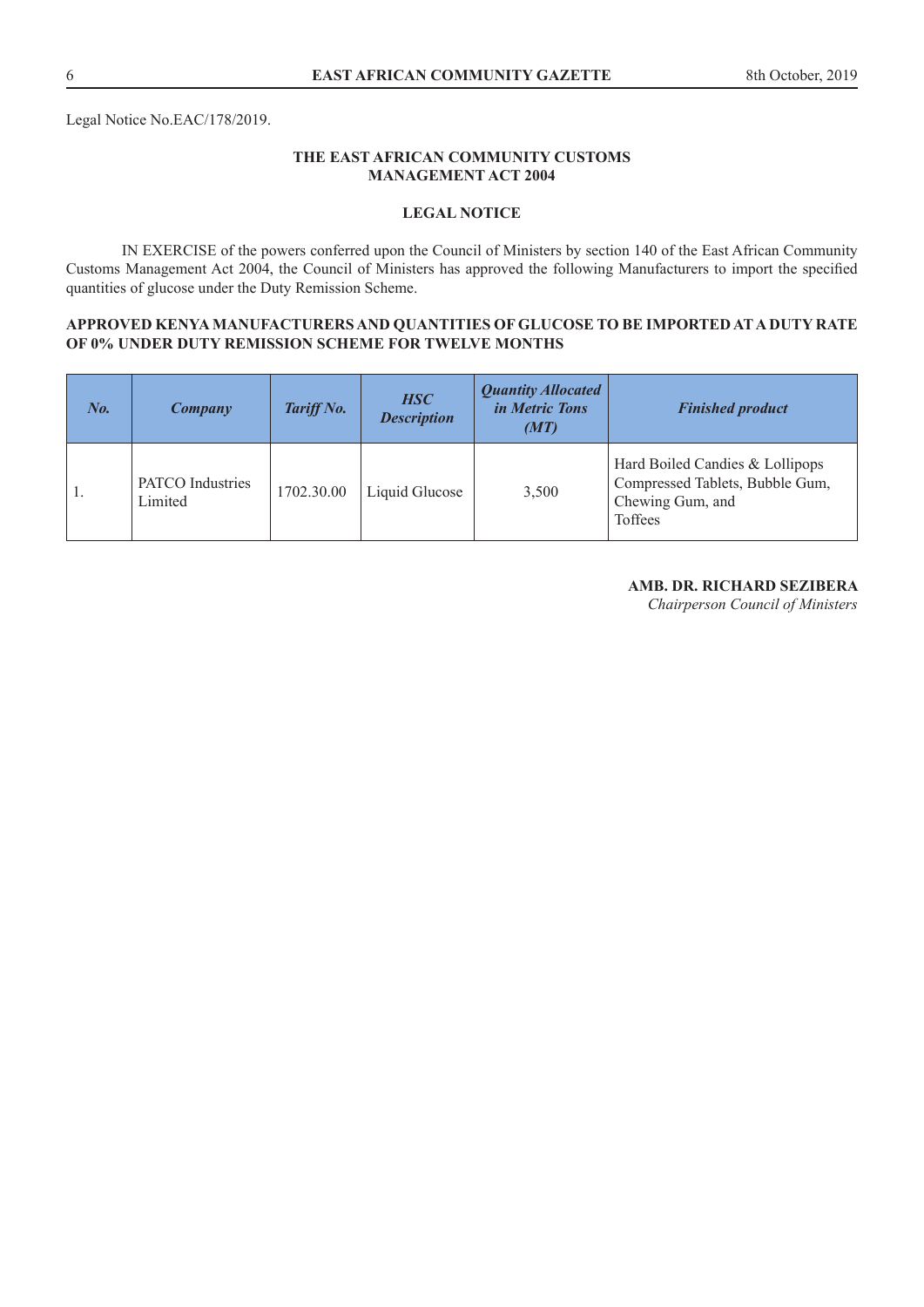Legal Notice No. EAC/179/2019.

#### **THE EAST AFRICAN COMMUNITY CUSTOMS MANAGEMENT ACT 2004**

# **LEGAL NOTICE**

IN EXERCISE of the powers conferred upon the Council of Ministers by section 140 of the East African Community Customs Management Act 2004, the Council of Ministers has approved the following manufacturer to import the specified quantities of Groats under the Duty Remission Scheme.

#### **APPROVED KENYA MANUFACTURER AND QUANTITIES OF GROATS TO BE IMPORTED AT A DUTY RATE OF 0% UNDER DUTY REMISSION SCHEME FOR TWELVE MONTHS**

| $\sqrt{S/N}$ | <b>Company Name</b> | Tariff No. | <b>Description of Item</b> | <b>Quantity Allocated</b><br><i>in Metric Tons</i><br>(Mt) | <b>Finished Product</b> |
|--------------|---------------------|------------|----------------------------|------------------------------------------------------------|-------------------------|
|              | My Pasta Limited    | 1103.11.00 | Groats & Meal of Wheat     | 8,500                                                      | <b>PASTA</b>            |

#### **AMB. DR. RICHARD SEZIBERA**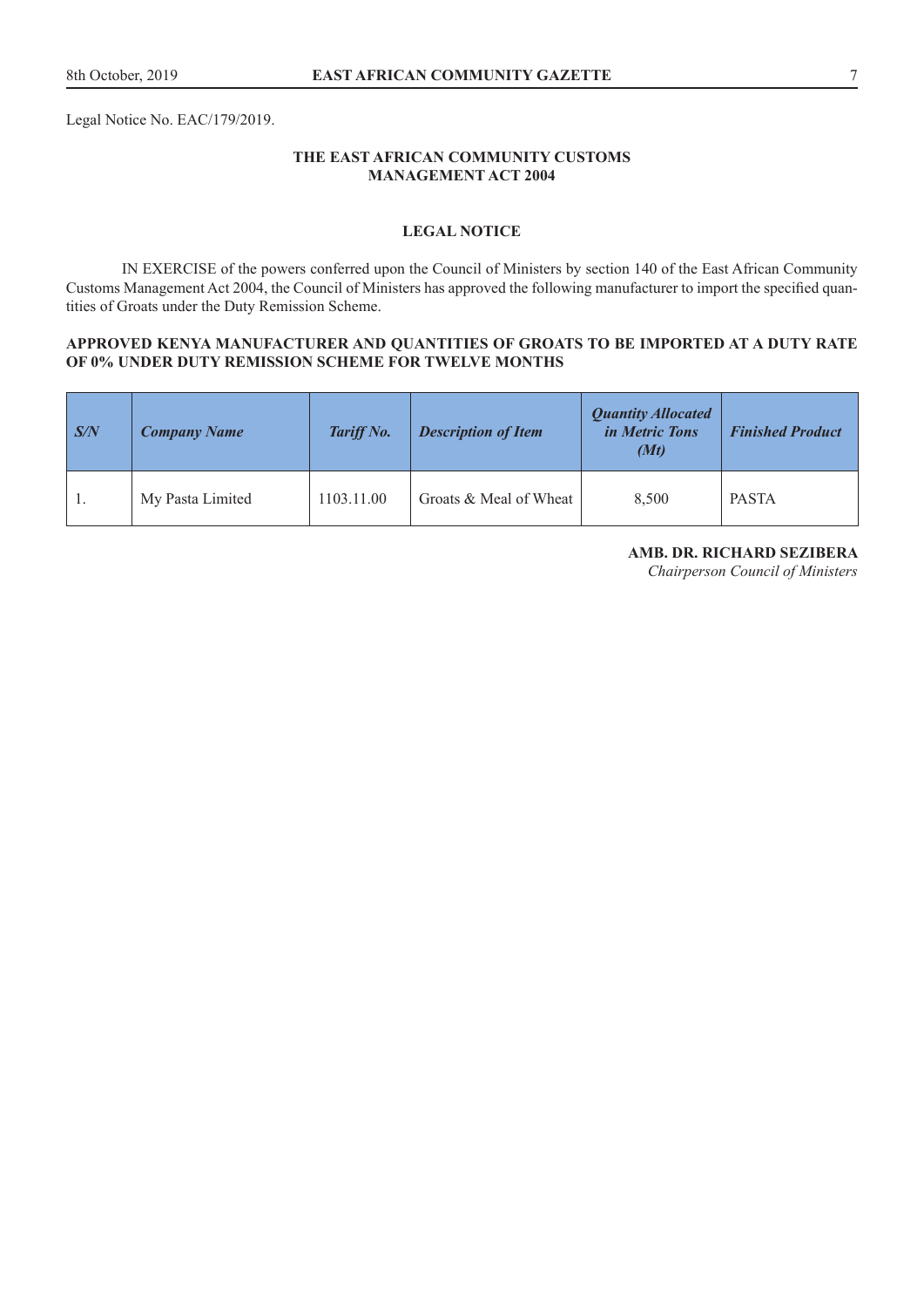Legal Notice No. EAC/180/2019.

#### **THE EAST AFRICAN COMMUNITY CUSTOMS MANAGEMENT ACT 2004**

# **LEGAL NOTICE**

IN EXERCISE of the powers conferred upon the Council of Ministers by section 140 of the East African Community Customs Management Act 2004, the Council of Ministers has approved the following manufacturer to import the specified quantities of inputs used in manufacture of Energy Saving Stoves to be imported under the Duty Remission Scheme.

#### **APPROVED KENYA MANUFACTURER AND QUANTITIES OF INPUTS USED IN MANUFACTURE OF ENERGY**  SAVING STOVES TO BE IMPORTED AT DUTY RATE OF 0% UP TO 30<sup>TH</sup> JUNE, 2020

| No. | Company                                       | Tariff No.  | <b>Description</b>                                                                                                  | <b>Quantity Allocated</b><br>in Metric Tons<br>(MT)                                      | <b>Finished</b><br>product            |  |
|-----|-----------------------------------------------|-------------|---------------------------------------------------------------------------------------------------------------------|------------------------------------------------------------------------------------------|---------------------------------------|--|
|     |                                               | 7209.27.00  | 1008 CRCA Carbon Steel; Sheet 0.6mm<br>thkx1219mm W X2438MM 1                                                       | 132                                                                                      |                                       |  |
|     |                                               | 6806.10.000 | AI203&SiO2 Ceramic fiber Insulation;<br>1260C with Density 12kg per m3; 25mm<br>thkx1220mm W X7200MM L              | 107                                                                                      |                                       |  |
|     |                                               | 7210.61.00  | Galvalume Coated Carbon Steel; Sheet                                                                                | 366                                                                                      |                                       |  |
|     |                                               | 4819.10.00  | Box; KCA4;3 ply; UV<br>Coated;274Hx305Wx305L                                                                        | 47                                                                                       |                                       |  |
|     | <b>Burn</b><br>Manufacturing<br><b>USALLC</b> |             | 7306.30.00                                                                                                          | Carbon Steel Tubing 10mm OD x1mm<br>wall thicknessx3,000mm L                             | 32                                    |  |
|     |                                               |             | 7321.90.00                                                                                                          | Cookstove parts                                                                          | 136                                   |  |
| 1.  |                                               | 7217.10.00  | CRCA 1018; Wire; 4.5mm dia x 2,400mm<br>L                                                                           | 24                                                                                       | <b>Energy Saving</b><br><b>Stoves</b> |  |
|     |                                               |             | 7318.22.00                                                                                                          | Flat washer; Carbon Steel; 19.4mm OD x<br>7.2mm ID x 1.5mm thk                           | 3                                     |  |
|     |                                               |             | 3917.39.00                                                                                                          | Heat Shrink Tubing RSFR; Polyolefin;<br>105C; Black; RoHS Compliant; 15.5mm ID<br>100m L | $\mathbf{2}$                          |  |
|     |                                               | 3907.99.00  | Powder for powder coating                                                                                           | 12                                                                                       |                                       |  |
|     |                                               | 7318.23.00  | Rivets                                                                                                              | $\mathbf{1}$                                                                             |                                       |  |
|     |                                               | 4016.99.00  | Rubber Shoe; KCA4                                                                                                   | $\overline{4}$                                                                           |                                       |  |
|     |                                               | 4821.90.00  | Serialization Sticker; White 7871 Printed<br>1C black with Clear Polyester Laminate;<br>set of 2; 0.75" H x 2025" W | 1                                                                                        |                                       |  |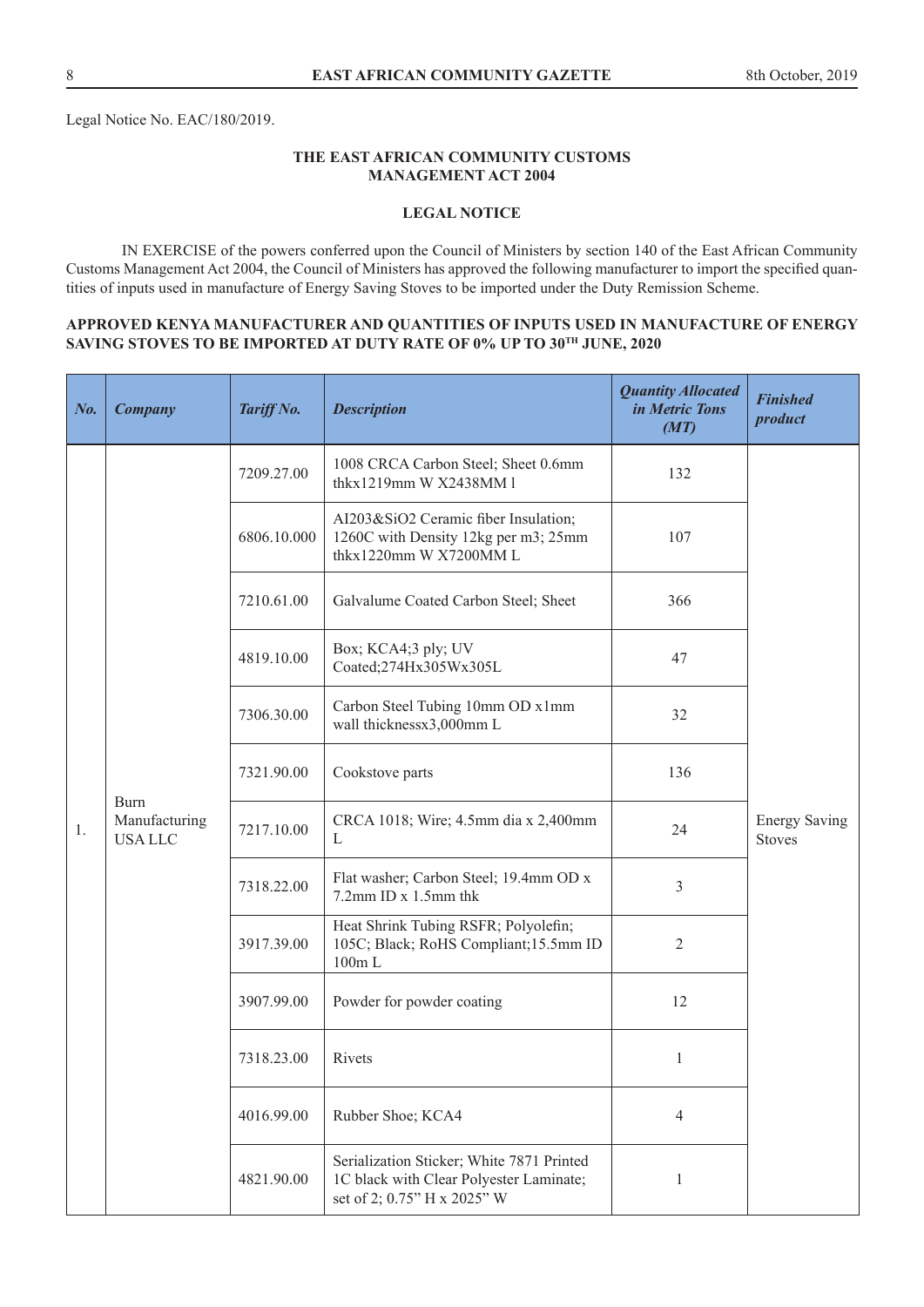| $N_{0}$ . | Company | Tariff No. | <b>Description</b>                                     | <b>Quantity Allocated</b><br><i>in Metric Tons</i><br>(MT) | <b>Finished</b><br>product |
|-----------|---------|------------|--------------------------------------------------------|------------------------------------------------------------|----------------------------|
|           |         | 7306.40.00 | SS304; Tube; $141$ mm OD x $1.5$ mm thk<br>$x300$ mm L | 166                                                        |                            |
|           |         | 7223.00.00 | SS304; Wire; 3mm dia x 2,400mm L                       | 47                                                         |                            |
|           |         | 7219.34.00 | Stainless Steel; sheet                                 | 175                                                        |                            |

**The sale of the above finished products shall be subject to the following condition:**

**In the event that such goods are sold in the Customs Territory (EAC), such goods shall attract duties, levies and other charges provided in the EAC Common External Tariff.** 

**AMB. DR. RICHARD SEZIBERA**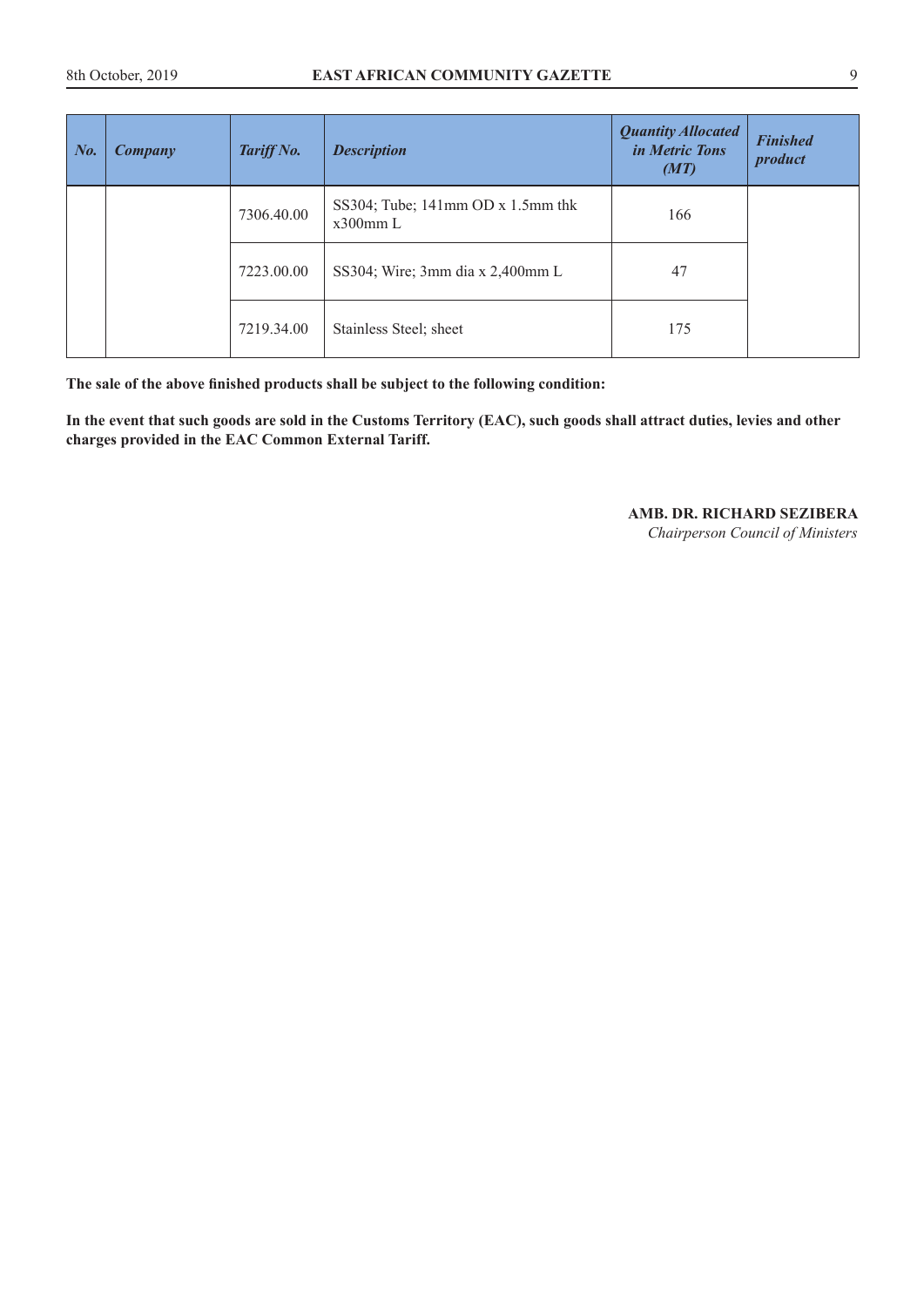Legal Notice No. EAC/181/2019.

# **THE EAST AFRICAN COMMUNITY CUSTOMS MANAGEMENT ACT 2004**

#### **LEGAL NOTICE**

IN EXERCISE of the powers conferred upon the Council of Ministers by section 140 of the East African Community Customs Management Act 2004, the Council of Ministers has approved the following manufacturer to import the specified quantities of inputs for the manufacture of stone coated roofing tiles at a duty rate of 0% under the Duty Remission Scheme.

#### **APPROVED KENYA MANUFACTURER AND QUANTITIES OF INPUTS FOR THE MANUFACTURE OF STONE COATED ROOFING TILES TO BE IMPORTED AT A DUTY RATE OF 0% UNDER DUTY REMISSION SCHEME UP TO 30TH JUNE, 2020**

| $N_{0}$ . | Company         | Tariff No. | <b>Description</b>                   | <b>Quantity</b><br><b>Allocated in</b><br><b>Metric Tons (MT)</b> | <b>Finished</b><br>product |
|-----------|-----------------|------------|--------------------------------------|-------------------------------------------------------------------|----------------------------|
|           |                 | 7210.61.00 | Aluzinc (Aluminum - Zinc Steel Coil) | 3,000                                                             | <b>Stone Coated</b>        |
| .,        | Space and Style | 2517.49.00 | Stone Chips                          | 850                                                               | Tiles                      |

**The sale of the above finished products shall be subject to the following condition:**

**In the event that such goods are sold in the Customs Territory (EAC), such goods shall attract duties, levies and other charges provided in the EAC Common External Tariff.** 

#### **AMB. DR. RICHARD SEZIBERA**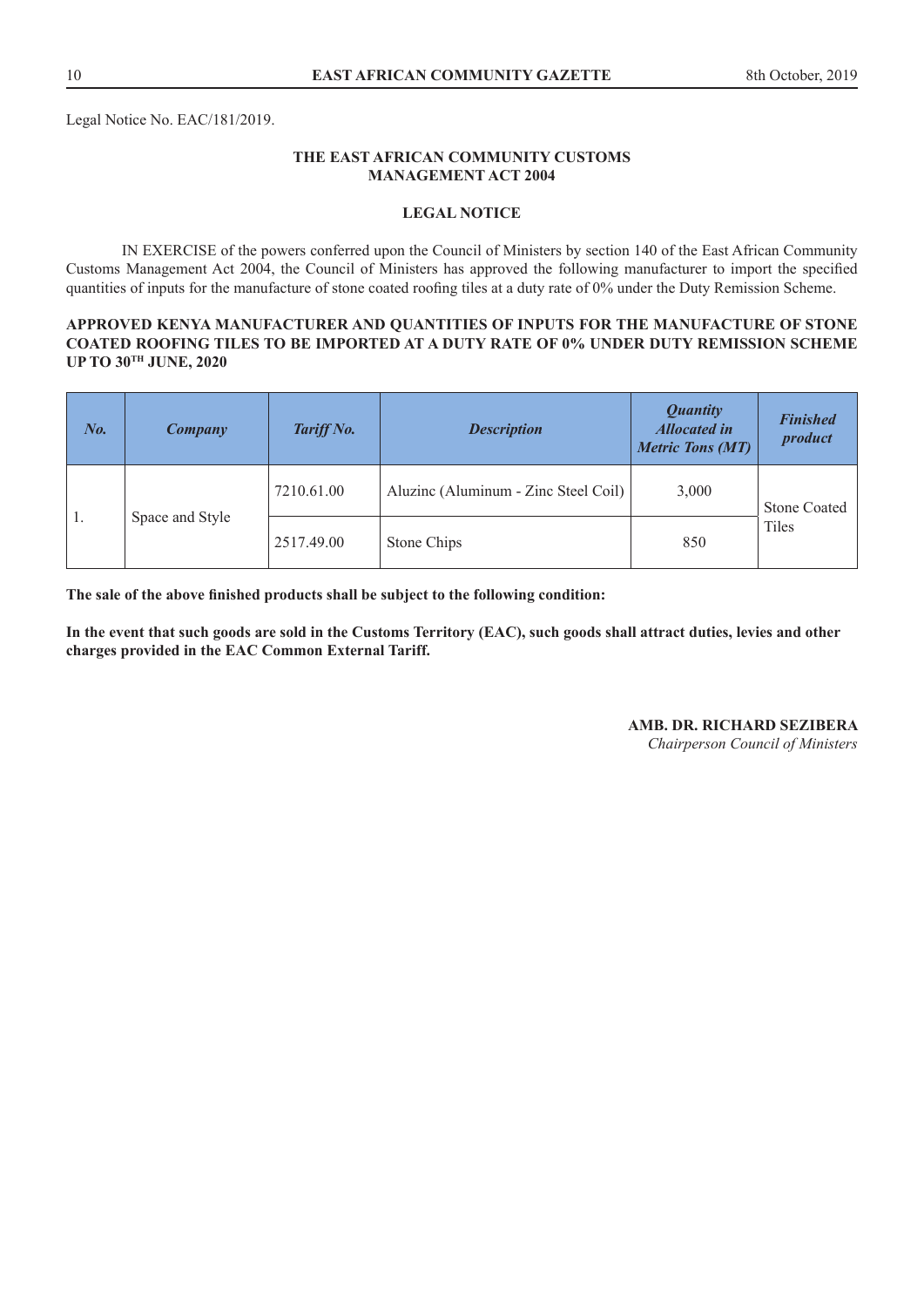Legal Notice No.EAC/182/2019.

#### **THE EAST AFRICAN COMMUNITY CUSTOMS MANAGEMENT ACT 2004**

#### **LEGAL NOTICE**

IN EXERCISE of the powers conferred upon the Council of Ministers by section 140 of the East African Community Customs Management Act 2004, the Council of Ministers has approved the following Manufacturers to import the specified quantities of Raw Materials used in manufacture of pesticides to be imported under the Duty Remission Scheme.

#### **APPROVED KENYA MANUFACTURERS AND QUANTITIES OF RAW MATERIALS USED IN MANUFACTURE OF PESTICIDES TO BE IMPORTED AT DUTY RATE OF 0% FOR TWELVE MONTHS**

| No. | <b>Company</b>                           | Tariff No. | <b>Description</b>                                    | <b>Quantity</b><br><b>Allocated in</b><br><b>Metric Tons</b><br>(MT) | <b>Finished</b><br>product |
|-----|------------------------------------------|------------|-------------------------------------------------------|----------------------------------------------------------------------|----------------------------|
| 1.  | <b>Osho Chemical</b><br>Industries Ltd.  | 2710.12.20 | ShellsolT / isopar H                                  | 47                                                                   | Pesticides                 |
|     |                                          | 2707.50.00 | Solvesso 100 & 200                                    | 231                                                                  |                            |
|     |                                          | 3402.13.00 | Non-ionic surfactants. Unitox 99 (Emulsifier)         | 20                                                                   |                            |
|     |                                          | 3402.11.00 | Anionic surfactants. Unitox 33 (Emulsifier)           | 20                                                                   |                            |
|     |                                          | 3402.10.00 | Nonyl Phenol ethoxylated NP9                          | 25                                                                   |                            |
|     |                                          | 2811.19.00 | Phosphorous Acid                                      | 75                                                                   |                            |
|     |                                          | 2306.90.00 | Neem Cake                                             | 100                                                                  |                            |
|     |                                          | 1404.90.00 | Coconut Shell Powder                                  | 150                                                                  |                            |
|     |                                          | 4823.90.90 | High frequency induction heat seals                   | $\overline{4}$                                                       |                            |
|     |                                          | 4823.20.00 | <b>Blank Mosquito Mat</b>                             | 2.5                                                                  |                            |
| 2.  | <b>Twiga Chemical</b><br>Industries Ltd. | 3402.13.00 | Nonyl Phenol (NP 13)                                  | 112                                                                  | Pesticides                 |
|     |                                          | 3402.90.00 | Brenspec CA (Arylan Nansa EVM 70/8)                   | 18                                                                   |                            |
|     |                                          | 2707.50.00 | Solvent Shellsol -A, Shellsol T                       | 276                                                                  |                            |
|     |                                          | 3920.10.00 | Packaging Material in Reels for packing<br>pesticides | 16                                                                   |                            |
|     |                                          | 4821.10.90 | Hologram Stickers                                     | 1,274                                                                |                            |
|     |                                          | 4823.90.90 | <b>Induction Heat Seals</b>                           | 14                                                                   |                            |
|     |                                          | 1404.90.00 | Coconut Shell powder                                  | 194                                                                  |                            |
|     |                                          | 3923.29.00 | Packaging Material in Reels for packing<br>pesticides | 16                                                                   |                            |
|     |                                          | 3402.13.00 | Nonyl Phenol 8 EC (NP 8)                              | 207                                                                  |                            |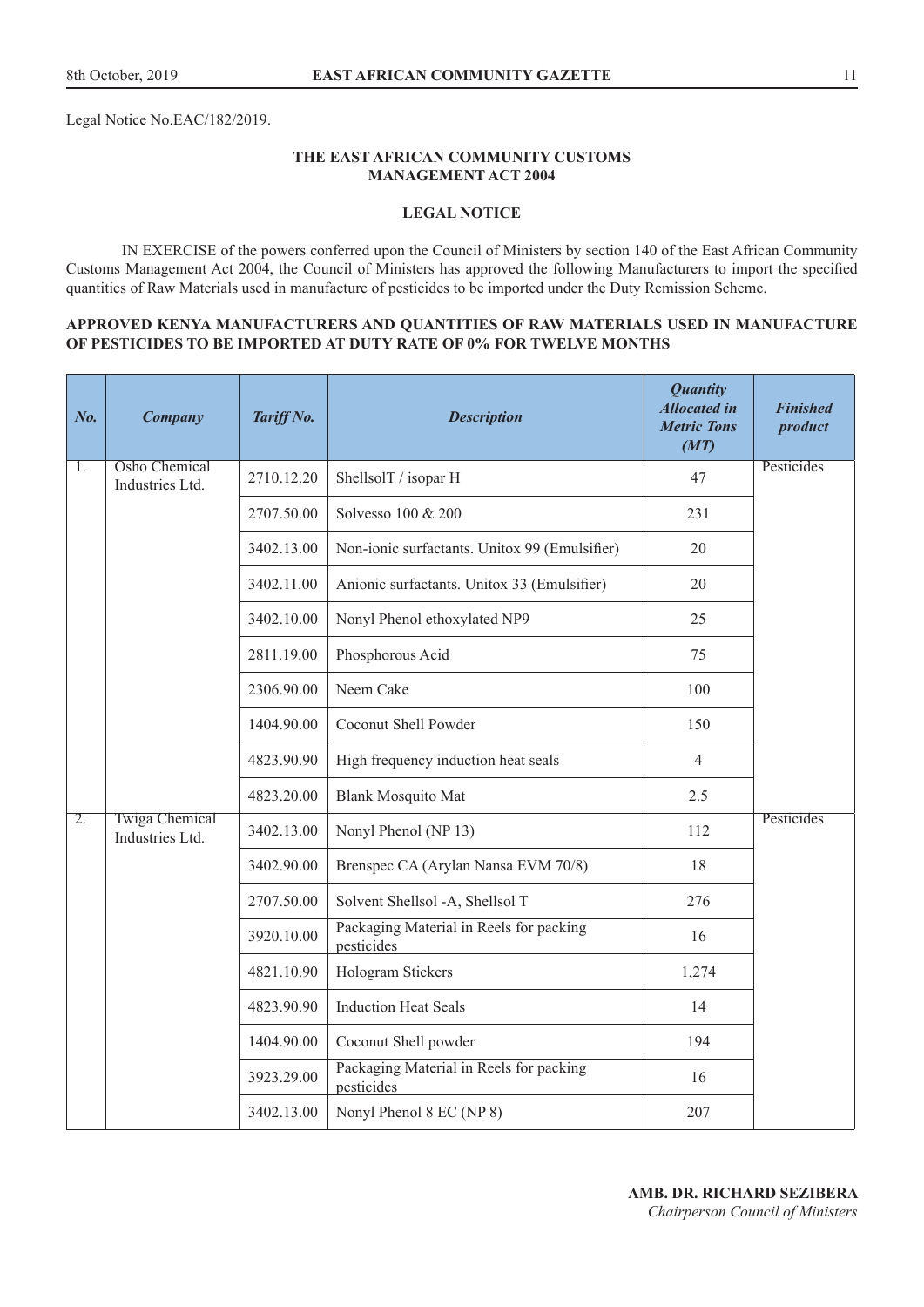Legal Notice No.EAC/183/2019.

#### **THE EAST AFRICAN COMMUNITY CUSTOMS MANAGEMENT ACT 2004**

#### **LEGAL NOTICE**

IN EXERCISE of the powers conferred upon the Council of Ministers by section 140 of the East African Community Customs Management Act 2004, the Council of Ministers has approved the following Manufacturers to import the specified quantities of Raw Materials used in manufacture of Leaf Springs and Bolts to be imported under the Duty Remission Scheme.

#### **APPROVED KENYA MANUFACTURERS AND QUANTITIES OF RAW MATERIALS USED IN MANUFACTURE OF LEAF SPRINGS TO BE IMPORTED AT DUTY RATE OF 0% FOR TWELVE MONTHS**

| $\sqrt{S/N}$   | Company                              | Tariff No. | <b>Description</b>                                                                                                 | <b>Quantity Allocat-</b><br>ed in Metric Tons<br>(MT) | <b>Finished product</b>    |
|----------------|--------------------------------------|------------|--------------------------------------------------------------------------------------------------------------------|-------------------------------------------------------|----------------------------|
| $^{\prime}$ 1. | Chui Auto Springs<br>Industries Ltd. | 7228.30.00 | Other bars & Rods not further worked<br>than hot rolled, hot drawn or extruded<br>(Spring Steel Flat Bars) (SUP9A) | 1,800                                                 | Automobile Leaf<br>Springs |

# **AMB. DR. RICHARD SEZIBERA**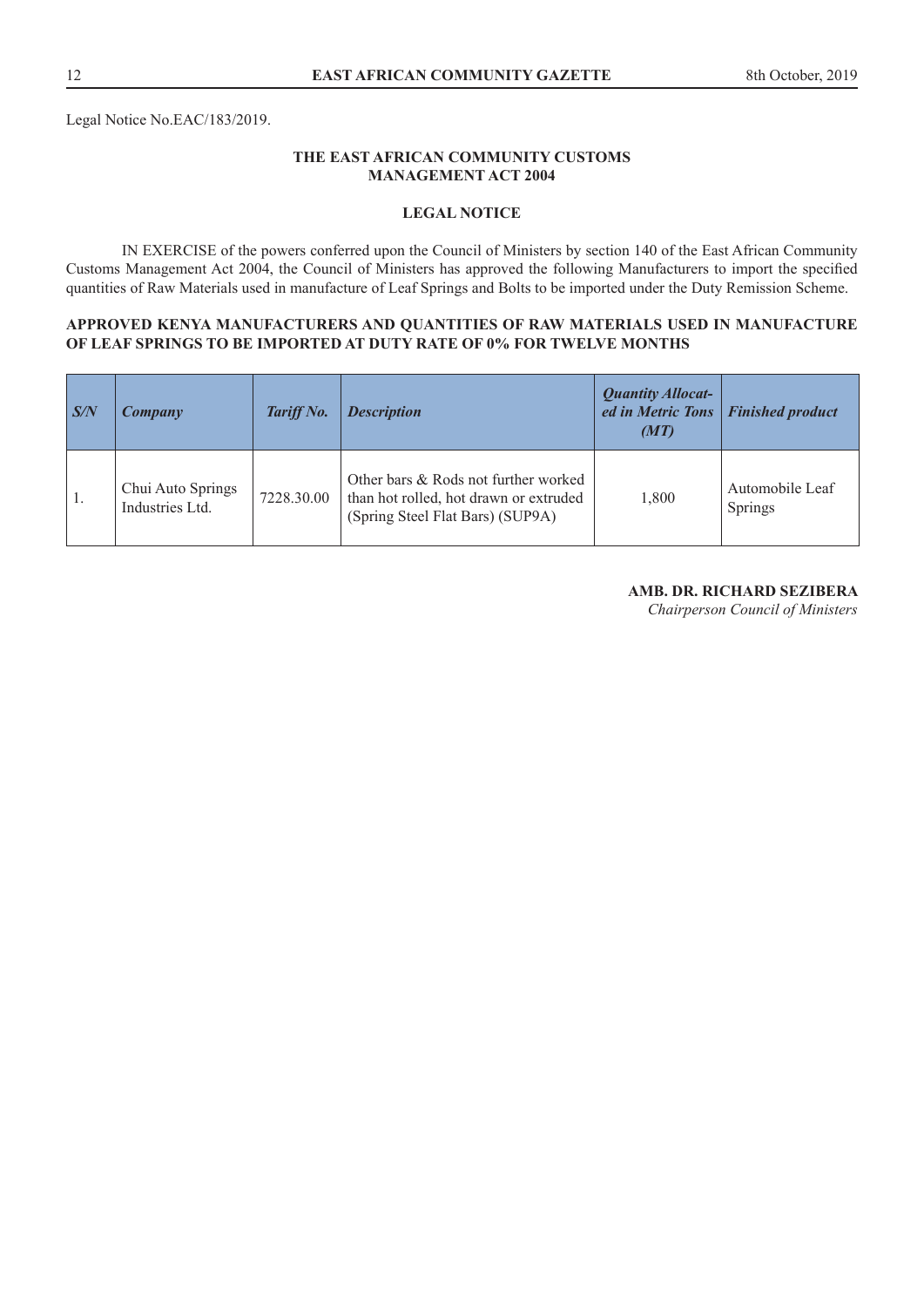Legal Notice No.EAC/184/2019.

#### **THE EAST AFRICAN COMMUNITY CUSTOMS MANAGEMENT ACT 2004**

#### **LEGAL NOTICE**

IN EXERCISE of the powers conferred upon the Council of Ministers by section 140 of the East African Community Customs Management Act 2004, the Council of Ministers has approved the following manufacturers to import the specified quantities of inputs used in manufacture of Filters to be imported under the Duty Remission Scheme.

#### **APPROVED KENYA MANUFACTURERS AND QUANTITIES OF INPUTS USED IN MANUFACTURE OF FILTERS TO BE IMPORTED AT DUTY RATE OF 0% FOR TWELVE MONTHS.**

| S/N | <b>Company</b>                     | Tariff No. | <b>Description</b>                                                                                                                                           | <b>Quantity Allocated</b><br>in Metric Tons<br>(MT) | <b>Finished</b><br>product |
|-----|------------------------------------|------------|--------------------------------------------------------------------------------------------------------------------------------------------------------------|-----------------------------------------------------|----------------------------|
| 1.  | Mutsimoto Motor<br>Company Limited | 7209.90.00 | Flat rolled products of iron or non-al-<br>loy steel of width 600mm more cold-<br>rolled (cold reduced), not clad, plated<br>or coated                       | 100                                                 | Filters                    |
|     |                                    | 7212.20.00 | Flat rolled products of iron or non-alloy<br>steel, of a width of less than 600mm,<br>clad, plated or coated. Electrolytically<br>plated or coated with zinc | 100                                                 |                            |
|     |                                    | 7210.30.00 | Flat-rolled products of iron or non-al-<br>loy steel, of a width of 600mm or more,<br>clad, plated or coated. Electrolytically<br>plated or coated with zinc | 275                                                 |                            |
|     |                                    | 7314.50.00 | Cloth (including endless bands) grill,<br>netting and fencing, of iron or steel<br>wire; expanded metals of iron or steel<br>expanded metal                  | 75                                                  |                            |
|     |                                    | 3926.90.90 | Other articles of plastics and articles of<br>other materials                                                                                                | 18                                                  |                            |
|     |                                    | 4016.93.00 | Other articles of vulcanised rubber oth-<br>er than hard rubber, Gaskets, washers<br>and other seals                                                         | 50                                                  |                            |
|     |                                    | 7320.90.00 | Springs and leaves for springs, of iron<br>or steel other                                                                                                    | 12                                                  |                            |
|     |                                    | 7217.90.00 | Wire of iron or non-alloy steel.                                                                                                                             | 40                                                  |                            |
|     |                                    | 3909.50.00 | Polyurethanes in primary form                                                                                                                                | 20                                                  |                            |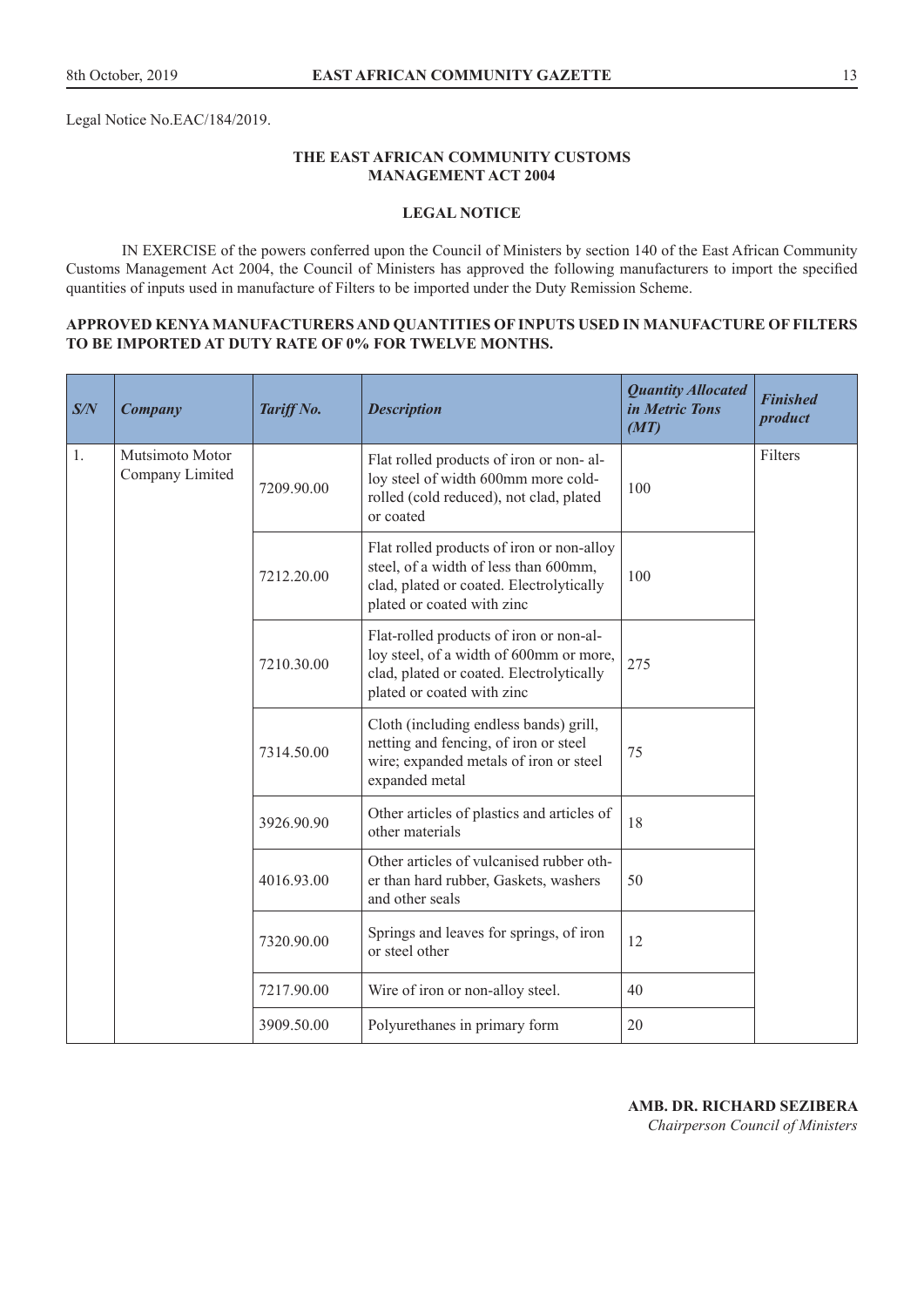## **THE EAST AFRICAN COMMUNITY CUSTOMS MANAGEMENT ACT 2004**

#### **LEGAL NOTICE**

IN EXERCISE of the powers conferred upon the Council of Ministers by section 140 of the East African Community Customs Management Act 2004, the Council of Ministers has approved the following manufacturers to import the specified quantities of duplex board for manufacture of Pharmaceutical packaging unit boxes at a duty rate of 0% under the Duty Remission Scheme.

#### **APPROVED KENYA MANUFACTURERS AND QUANTITIES OF DUPLEX BOARD MANUFACTURE PHARMACEUTICAL PACKAGING UNIT BOXES TO BE IMPORTED AT A DUTY RATE OF 0% UNDER DUTY REMISSION SCHEME FOR TWELVE MONTHS**

| S/N          | <b>Company</b>                | Tariff No. | <b>Description</b> | <b>Quantity Allocated in</b><br><b>Metric Tons (MT)</b> | <b>Finished product</b>                |
|--------------|-------------------------------|------------|--------------------|---------------------------------------------------------|----------------------------------------|
| $^{\circ}1.$ | The Regal Press Kenya<br>Ltd. | 4810.92.00 | Duplex Board       | 250                                                     | Pharmaceutical packaging<br>unit boxes |

#### **AMB. DR. RICHARD SEZIBERA**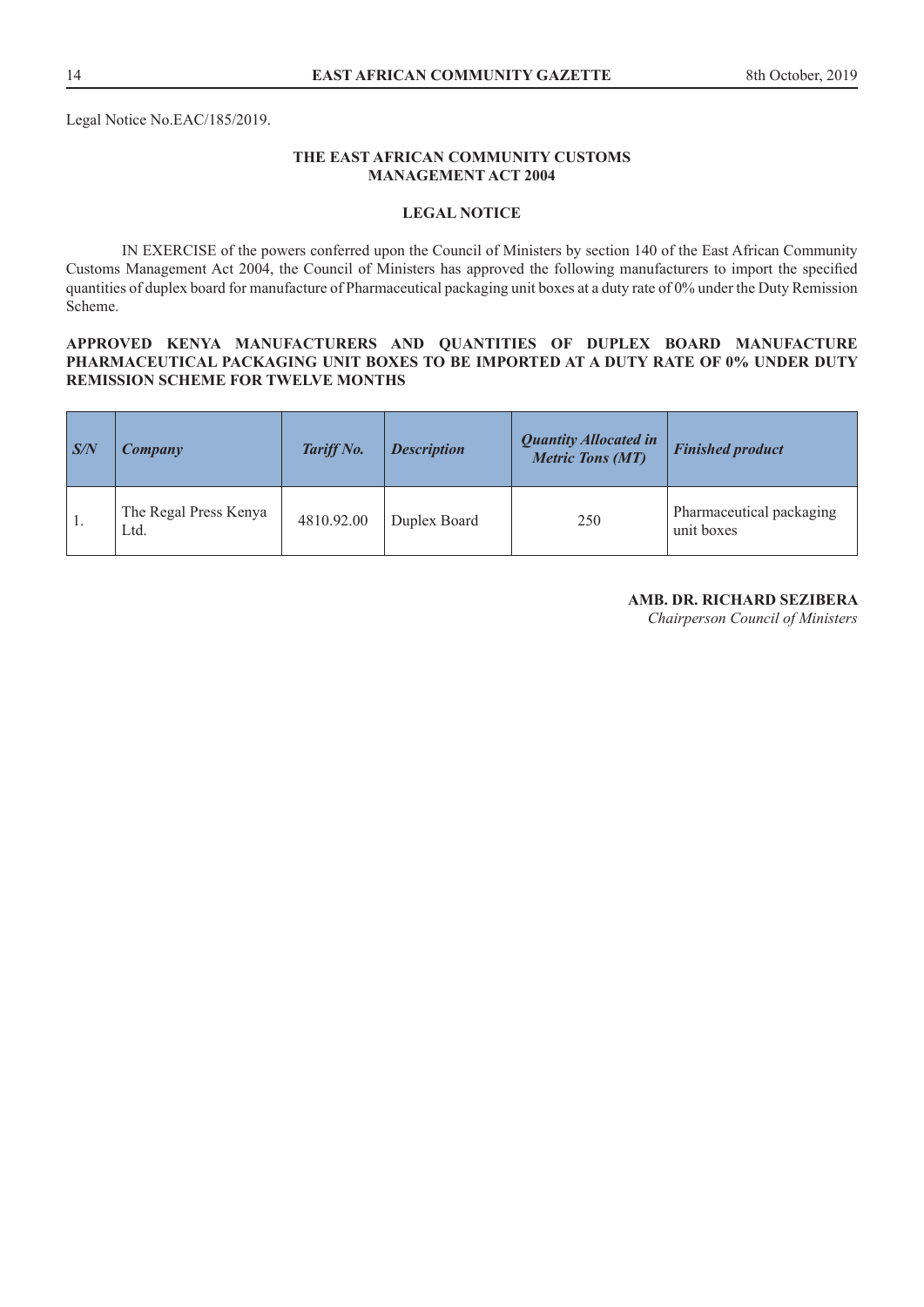Legal Notice No.EAC/186/2019.

#### **THE EAST AFRICAN COMMUNITY CUSTOMS MANAGEMENT ACT 2004**

#### **LEGAL NOTICE**

IN EXERCISE of the powers conferred upon the Council of Ministers by section 140 of the East African Community Customs Management Act 2004, the Council of Ministers has approved the following manufacturers to import specified quantities of raw materials for manufacture of goods for export at a duty rate of 0% under the Duty Remission Scheme.

#### **APPROVED KENYA MANUFACTURERS AND QUANTITIES OF RAW MATERIALS FOR MANUFACTURE OF GOODS FOR EXPORT TO BE IMPORTED AT A DUTY RATE OF 0% UNDER DUTY REMISSION SCHEME UP TO 30TH JUNE 2020.**

| S/N | <b>Company</b>                                             | Tariff No. | <b>Description</b>                            | <b>Quantity</b><br><b>Allocated in</b><br><b>Metric Tons (MT)</b> | <b>Finished</b><br>product |  |
|-----|------------------------------------------------------------|------------|-----------------------------------------------|-------------------------------------------------------------------|----------------------------|--|
| 1.  | Bags & Balers<br>Manufacturers (K) Ltd.                    | 4804.21.00 | Kraft Paper                                   | 4,800                                                             |                            |  |
|     |                                                            | 7607.20.00 | Laminate Sack Kraft paper                     | 1,200                                                             | Paper Sacks                |  |
|     |                                                            | 4804.11.00 | Kraft Liner                                   | 150                                                               |                            |  |
| 2.  | Kenya Tea Development<br><b>Agency Holdings</b><br>Limited | 4819.40.00 | Paper Sacks                                   | 2,924                                                             | <b>Black Tea</b>           |  |
| 3.  | <b>Carton Manufacturers</b><br>Ltd.                        | 4804.31.00 | Kraft Liner                                   | 2,500                                                             | <b>Boxes</b>               |  |
|     |                                                            | 4804.51.00 | Kraft Paper                                   | 1,100                                                             |                            |  |
|     |                                                            | 4805.19.00 | Fluting                                       | 6,126                                                             |                            |  |
|     |                                                            | 4804.19.90 | White Top Kraft Liner                         | 2,500                                                             |                            |  |
| 4.  | Dodhia Packaging Kenya<br>Ltd.                             | 4805.91.00 | White Top Testliner                           | 1,900                                                             | Boxes & SFK                |  |
|     |                                                            | 4805.24.00 | <b>Test Liner</b>                             | 2,100                                                             |                            |  |
|     |                                                            | 4805.11.00 | Semi chemical fluting                         | 1,300                                                             |                            |  |
|     |                                                            | 4804.11.00 | Kraft Liner                                   | 2,600                                                             |                            |  |
|     | Cempack Solutions Ltd.                                     | 4804.21.00 | Kraft Paper                                   | 800                                                               | Tea Sacks                  |  |
| 5.  |                                                            | 7607.20.10 | Aluminium Foil Laminate                       | 800                                                               |                            |  |
|     |                                                            | 3505.10.00 | Potato Starch Derivative                      | 36                                                                |                            |  |
|     |                                                            | 4804.11.00 | kraft liner                                   | 6,000                                                             |                            |  |
|     |                                                            | 4805.19.00 | fluting                                       | 2,500                                                             |                            |  |
|     |                                                            | 4805.24.00 | Testliner                                     | 3,000                                                             |                            |  |
| 6.  | Allpack Industries Ltd.                                    | 4805.91.00 | White Top Kraft Liner/Testliner<br>$-150$ gsm | 1,000                                                             | Boxes & SFK                |  |
|     |                                                            | 4805.92.00 | White Top Kraft Liner/Testliner<br>$+150$ gsm | 1,000                                                             |                            |  |
|     |                                                            | 4805.11.00 | Semi chemical fluting                         | 700                                                               |                            |  |
|     |                                                            | 4819.10.00 | <b>Corrugated Cartons</b>                     | 3,050                                                             |                            |  |
| 7.  | Vegpro Kenya Limited                                       | 3921.12.10 | Food wrap - Cling Film                        | 140                                                               | Vegetables and<br>Fruits   |  |
|     |                                                            | 3923.90.90 | Vegetable Bags/Films                          | 550                                                               |                            |  |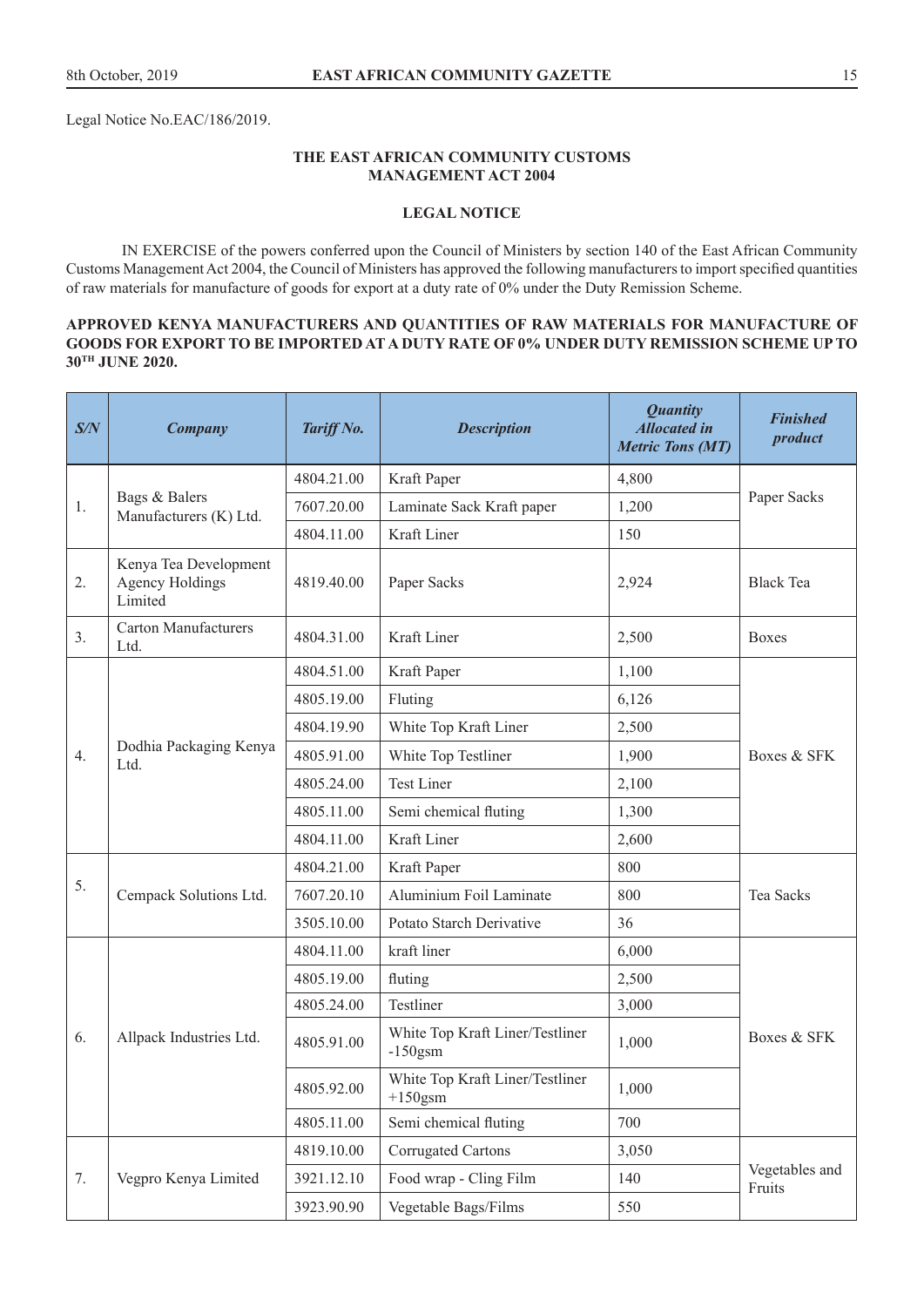| S/N | <b>Company</b>                             | Tariff No.  | <b>Description</b>                                                                                        | <b>Quantity</b><br><b>Allocated in</b><br><b>Metric Tons (MT)</b> | <b>Finished</b><br>product           |
|-----|--------------------------------------------|-------------|-----------------------------------------------------------------------------------------------------------|-------------------------------------------------------------------|--------------------------------------|
| 8.  | Selecta Kenya GmbH &                       | 4819.10.00  | Corrugated Fiber Board Boxes<br>and Partitions                                                            | 350                                                               | Cuttings                             |
|     | Co. KG                                     | 4804.11.00  | <b>SFK</b>                                                                                                | 2.8                                                               | (Plants) Pcs                         |
|     |                                            | 4819.10.00  | <b>Empty Cartons</b>                                                                                      | 196                                                               |                                      |
| 9.  | Ol-Njorowa Limited                         | 4804.11.00  | Single Faced Kraft                                                                                        | 95                                                                | <b>Cut Flowers</b>                   |
|     |                                            | 4819.10.00  | Corrugated boxes                                                                                          | 300                                                               |                                      |
| 10. | Karen Roses Limited                        | 4804.11.00  | Single Faced Kraft                                                                                        | 200                                                               | <b>Cut Flowers</b>                   |
|     | <b>Enkasiti Flower Growers</b>             | 4819.10.00  | <b>Corrugated Boxes</b>                                                                                   | 225                                                               |                                      |
| 11. | Limited                                    | 4804.11.00  | Single Faced Kraft                                                                                        | 500                                                               | <b>Cut Flowers</b>                   |
| 12. | Flamingo Horticulture<br>Kenya Limited     | 3921.19.90  | Printed Cling Film                                                                                        | 30                                                                | Fresh<br>Vegetables                  |
| 13. | Frigoken Limited                           | 7010.90.00  | Sterilized glass jars                                                                                     | 8,000                                                             | Processed<br>French Beans            |
|     |                                            | 3214.10.00  | Lining Compound                                                                                           | 33                                                                | <b>Complete Cans</b><br>and ends for |
|     |                                            | 3208.10.00  | Lacquer                                                                                                   | 40                                                                | fruit canning                        |
| 14. | NAMPAK Kenya LTD                           | 7212.20.00  | Galvanized Strip                                                                                          | 44                                                                | and Drum<br>for pineapple            |
|     |                                            | 8205.90.00  | <b>TOGGLE Levers</b>                                                                                      | 8                                                                 | canning                              |
|     | Kongoni River Farm Ltd.                    | 4819.10.00  | Corrugated Cartons                                                                                        | 2,000                                                             | Fresh Produce                        |
| 15. |                                            | 4808.20.00  | Kraft/ SFK paper                                                                                          | 2,100                                                             |                                      |
|     |                                            | 3923.90.90  | <b>Flower Sleeves</b>                                                                                     | 245                                                               |                                      |
| 16. | Florenza Limited                           | 4819.10.00  | <b>Corrugated Boxes</b>                                                                                   | 200                                                               | <b>Cut Flowers</b>                   |
|     |                                            | 4823.12.00  | <b>SFK</b>                                                                                                | 100                                                               |                                      |
| 17. | Fruitplus Limited                          | 4819.10.00  | <b>Corrugated Boxes</b>                                                                                   | 448                                                               | Avocadoes                            |
| 18. | Murara Plants Ltd.                         | 4819.10.00  | Corrugated boxes                                                                                          | 25                                                                | Plant Cuttings                       |
| 19. | Savanna Flowers PLC                        | 4519.10.00  | <b>Corrugated Boxes</b>                                                                                   | 190                                                               | <b>Cut Flowers</b>                   |
|     |                                            | 3926.90.97  | Propagating Trays                                                                                         | 28                                                                |                                      |
| 19. | <b>Bidcoro Africa Limited</b>              | 1701.99.10  | White Refined sugar for industrial<br>use.                                                                | 800                                                               | <b>Soft Drinks</b>                   |
|     | <b>Burn Manufacturing</b><br><b>USALLC</b> | 7209.27.00  | 1008 CRCA Carbon Steel;<br>Sheet 0.6mm thkx1219mm W<br>X2438MM1                                           | 308                                                               |                                      |
| 20. |                                            | 6806.10.000 | AI203&SiO2 Ceramic fiber<br>Insulation; 1260C with Density<br>12kg per m3; 25mm thkx1220mm<br>W X7200MM L | 250                                                               |                                      |
|     |                                            | 7210.61.00  | Galvalume Coated Carbon Steel;<br>Sheet                                                                   | 854                                                               | Energy saving<br><b>Stoves</b>       |
|     |                                            | 4819.10.00  | Box; KCA4;3 ply; UV<br>Coated;274Hx305Wx305L                                                              | 108MT                                                             |                                      |
|     |                                            | 7306.30.00  | Carbon Steel Tubing 10mm OD<br>x1mm wall thicknessx3,000mm L                                              | 75MT                                                              |                                      |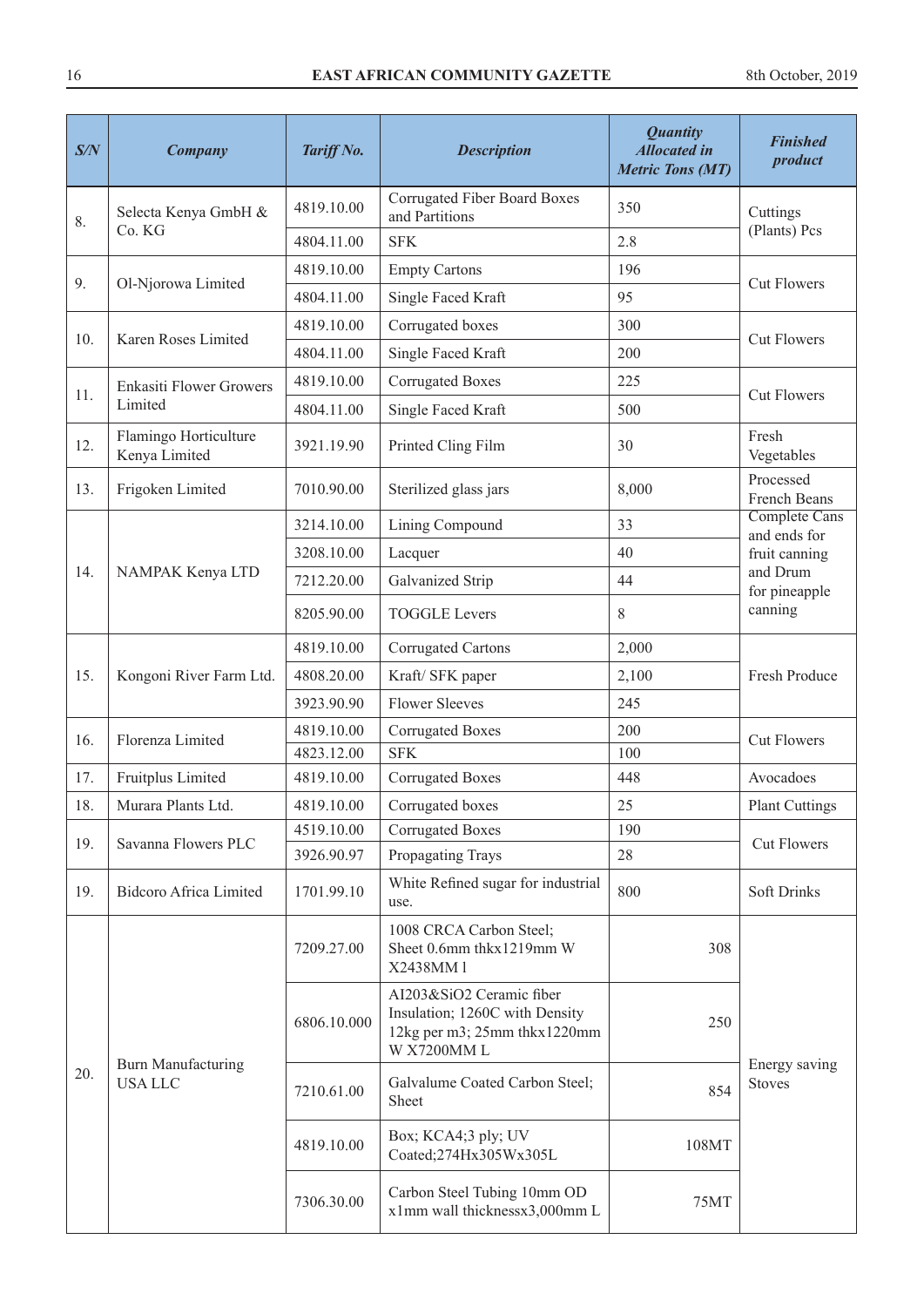| S/N | <b>Company</b> | Tariff No. | <b>Description</b>                                                                                                       | <b>Quantity</b><br><b>Allocated in</b><br><b>Metric Tons (MT)</b> | <b>Finished</b><br>product |
|-----|----------------|------------|--------------------------------------------------------------------------------------------------------------------------|-------------------------------------------------------------------|----------------------------|
|     |                | 7321.90.00 | Cookstove parts                                                                                                          | 317MT                                                             |                            |
|     |                | 7217.10.00 | CRCA 1018; Wire; 4.5mm dia x<br>2,400mm L                                                                                | 56MT                                                              |                            |
|     |                | 7318.22.00 | Flat washer; Carbon Steel;<br>19.4mm OD x 7.2mm ID x<br>1.5mm thk                                                        | 7MT                                                               |                            |
|     |                | 3917.39.00 | Heat Shrink Tubing RSFR;<br>Polyolefin; 105C; Black; RoHS<br>Compliant;15.5mm ID 100m L                                  | 5MT                                                               |                            |
|     |                | 3907.99.00 | Powder for powder coating                                                                                                | 28MT                                                              |                            |
|     |                | 7318.23.00 | Rivets                                                                                                                   | 52MT                                                              |                            |
|     |                | 4016.99.00 | Rubber Shoe; KCA4                                                                                                        | 8MT                                                               |                            |
|     |                | 4821.90.00 | Serialization Sticker; White 7871<br>Printed 1C black with Clear<br>Polyester Laminate; set of 2;<br>$0.75"$ H x 2025" W | 1MT                                                               |                            |
|     |                | 7306.40.00 | SS304; Tube; 141mm OD x<br>1.5mm thk x300mm L                                                                            | 387MT                                                             |                            |
|     |                | 7223.00.00 | SS304; Wire; 3mm dia x<br>2,400mm L                                                                                      | 110MT                                                             |                            |
|     |                | 7219.34.00 | Stainless Steel; sheet                                                                                                   | 408MT                                                             |                            |

**The sale of the above finished products shall be subject to the following condition:**

**In the event that such goods are sold in the Customs Territory (EAC), such goods shall attract duties, levies and other charges provided in the EAC Common External Tariff.** 

**AMB. DR. RICHARD SEZIBERA**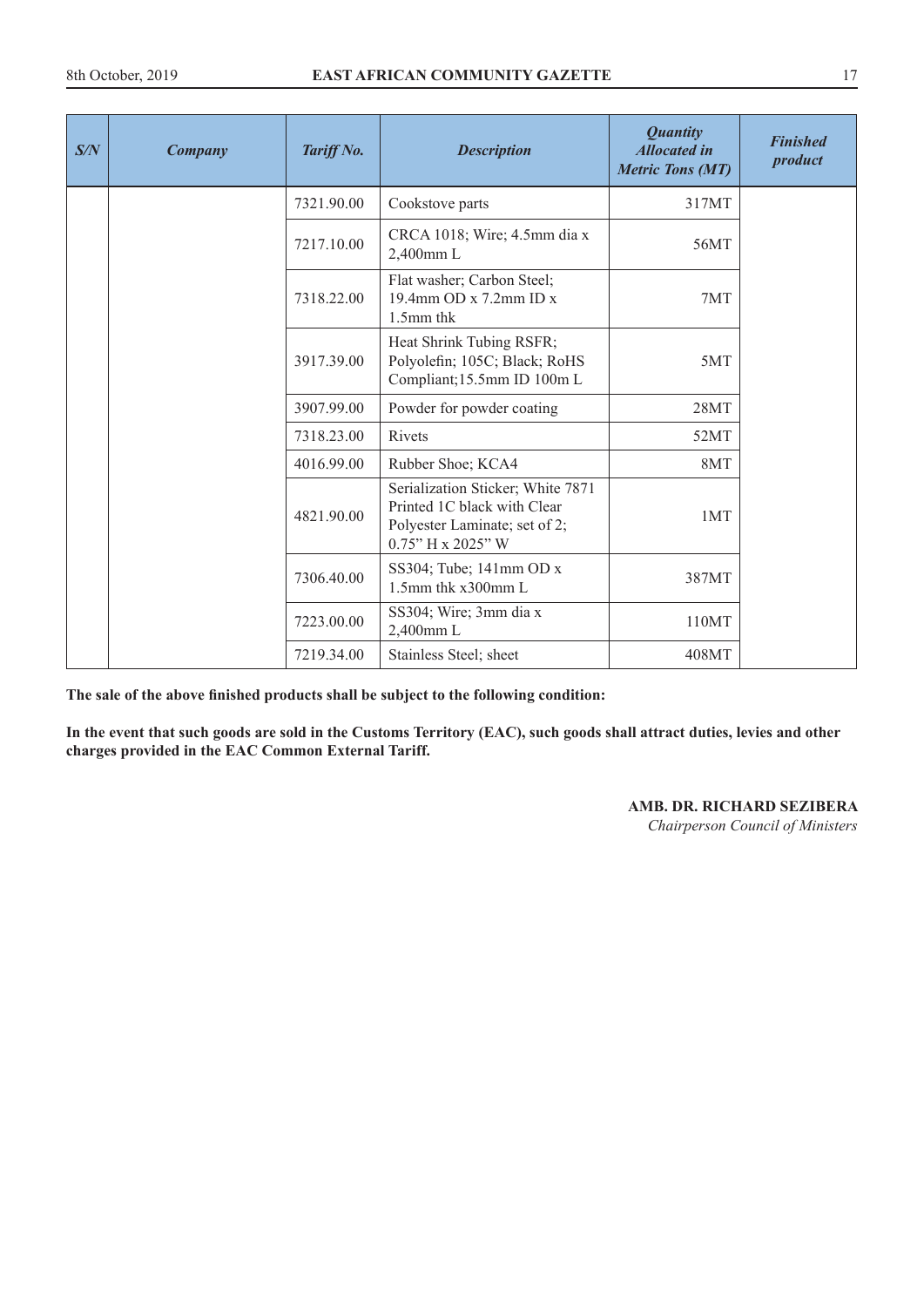## **THE EAST AFRICAN COMMUNITY CUSTOMS MANAGEMENT ACT 2004**

#### **LEGAL NOTICE**

IN EXERCISE of the powers conferred upon the Council of Ministers by section 140 of the East African Community Customs Management Act 2004, the Council of Ministers has approved the following manufacturer to import the specified quantities of completely knocked down kits for assembly of motorcycles under the Duty Remission Scheme.

#### **APPROVED KENYA MANUFACTURER AND QUANTITIES OF COMPLETELY KNOCKED DOWN KITS FOR ASSEMBLY OF MOTOR CYCLES TO BE IMPORTED AT A DUTY RATE OF 10% UNDER DUTY REMISSION SCHEME FOR TWELVE MONTHS**

| S/N | Company                                | Tariff No. | <b>Description</b>                      | <i><b>Quantity</b></i><br><b>Allocated in</b><br><b>Units</b> | <b>Finished</b><br>product |
|-----|----------------------------------------|------------|-----------------------------------------|---------------------------------------------------------------|----------------------------|
| . . | Focin Motorcycle CO.<br><b>LIMITED</b> | 8711.20.90 | Unassembled motorcycle in<br><b>CKD</b> | 1,000                                                         | Motorcycles                |

# **AMB. DR. RICHARD SEZIBERA**